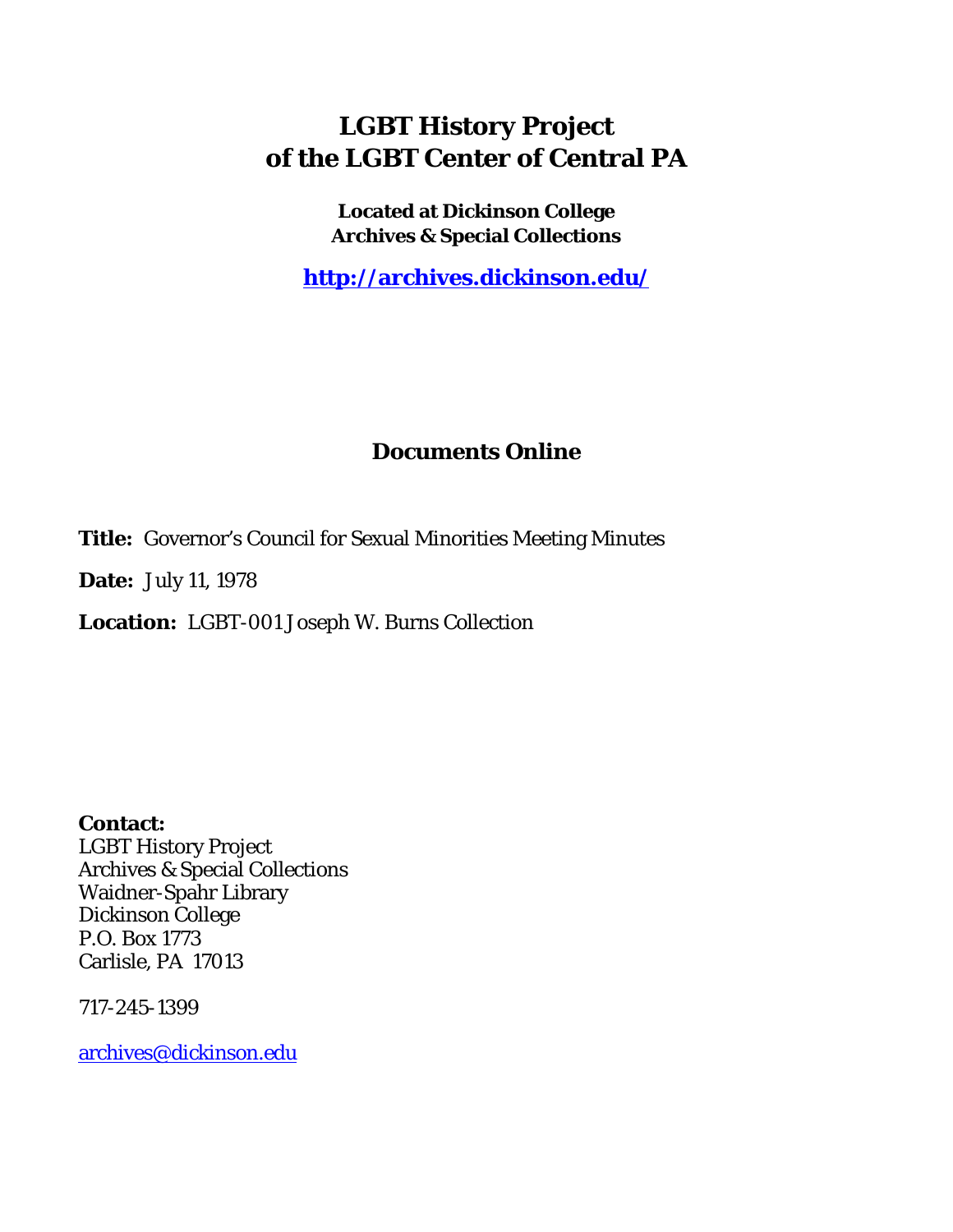

COMMONWEALTH OF PENNSYLVANIA PENNSYLVANIA COUNCIL FOR SEXUAL MINORITIES 238 Main Capitol Building Harrisburg, Pennsylvania

REMINDER: THE COUNCIL MEETS AGAIN ON SEPTEMBER 11, 1978. PLEASE MAKE<br>FVERY FEFORT TO ATTEND. (ROOM 306, HEALTH & WELFARE BUILDING, EVERY EFFORT TO ATTEND. HARRISBURG)

#### MINUTES

July 11, 1978

Attendance: Art Duprat, Mary Nancarrow, Walter Lear, Rose Weber, Jay Snyder, Tony Henry, James Huggins, Conrad Jones, Louise Oncley, Vicki Beardsly, Salvador L. Rodriquez, Alan LaPayover, Tony Silvestre, and Spencer Coxe.

#### 1 -COMMITTEE REPORTS

## State Police: Salvador Rodriquez

Salvador met with the Commissioner of the State Police and relayed our request for a meeting with him. The Commissioner can meet with us during the week of July 24. Tony will contact Jerry Brennan, David Donaldson and Tony Henry to find an appropriate date. Other Council members interested in attending should contact Tony. Two items on the agenda will be meetings with field officers and arrests at the turnpike rest areas. Other items can be sent to Jerry , Salvador or Tony .

While in San Francisco , Tony met with a San Francisco police officer who is gay and does training for local police in California . He suggested that a training approach should include information which the police will find helpful in dealing with crimes where gay people are victims . This can be explored at a State Police Committee meeting which will precede the meeting with the Commissioner.

#### Education: Conrad Jones

The booklet, "What is a Sexual Minority, Anyway?" won an award of distinction. from the National Association of State Education Information Officers.

Conrad announced that the planned training within the Department for division chiefs and bureau directors among others will take place during the first week of September. Conrad and Ken George will work out the details of our council's participation.

Speakers Bureau: Tony Silvestre for Ken George

The speaking before the Pittsburgh and Harrisburg regional offices of the Human Relations Commission went very well from reports of participants and our speakers. Jim Huggins and Tony discussed feedback they received .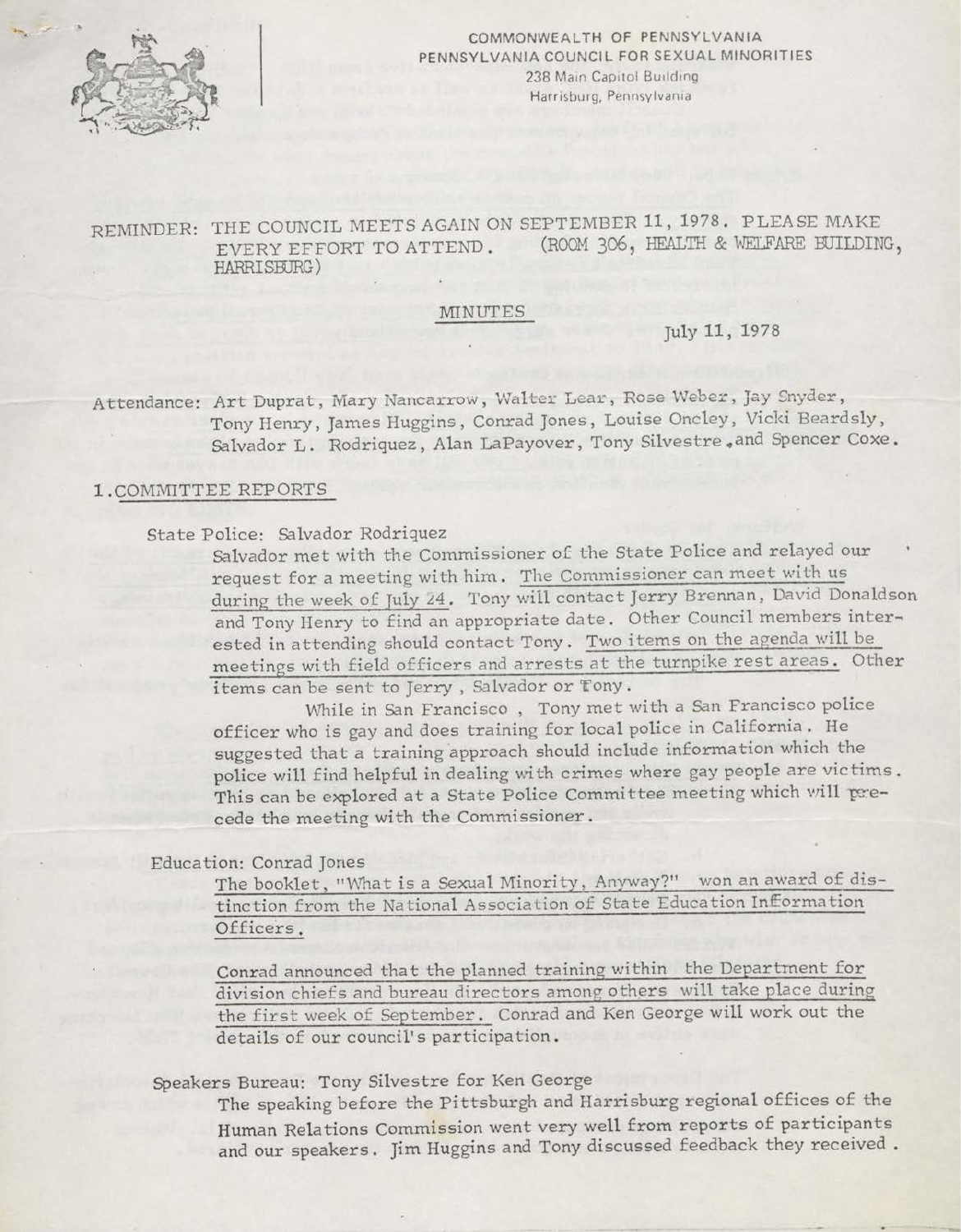Vicki Beardsly, the new representative from HRC , will get additional, feedback from HRC staff as well as confirm a date for Philadelphia training

Council members are reminded to keep our speaker's bureau in mind for speaking engagements for various groups they might work with .

# Prison Rape: Tony Silvestre for Ed . Brown

The Council report on rape is being completed and will be available very shortly. The report will be circulated to groups which may join with council'in seeking funding for a conference on the problem. Tony Henry Tony Silvestre and Ed will meet before that to discuss strategy.. Anyone interested in comiing to that meeting should contact the committee. Spencer Coxe suggested that the Prisoner Rights Council be invited to participate. Other suggestions are welcome.

# Affirmative Action: Louise Oncley

The training program is being reviewed in Washington D.C. where contracts will be signed and funding planned. Although it is not clear at this point, how the council will participate in the training, we have been assured in the pa st of an active role. Tony will be in touch with Dan Sawyer when he returns from vacation to discuss our input.

## Welfare: Jay Snyder

Training funds for the DPW have been drastically cut as a result of the department's budget cut of fifty million dollars. Jay will look into the possibility of staff training within the agency similar to the training at

#### HRC.

Bob Sobolovitch has looked into training for staff of children's institutions and will notify Tony of the results .

The Secretary of VWelfare has not yet responded to Tony's request for a meeting.

## Health: Walter Lear

The health committee is working actively on four projects:

- a. The design of <sup>a</sup> survey schedule to collect information on the health needs and problems of sexual minority members. Rose Weber is directing the work;
- b . Gathering information and planning for concerns on sexually transmitted diseases;
- c . Producing a brochre for general distribution to health providers .
- d . Designing an educational session for health providers .

Walter also announced that the American Nurses Association as opted a resolution supporting non discrimination against gays. The Council of Psychiatric Nurses adopted a similar resolution but added that Homosexuality is a viable and health ful lifestyle . David Waldron and John Lawrence were active in accomplishing this breakthrough in the nursing field .

The Department of Health has been sued by the Penn. Hospitl Association and is prevented from enforcing the Patient's Bill of Rights which among other things protected gays from discrimination in hospitls. Walter expects a long court proceeding before the matter is cleared.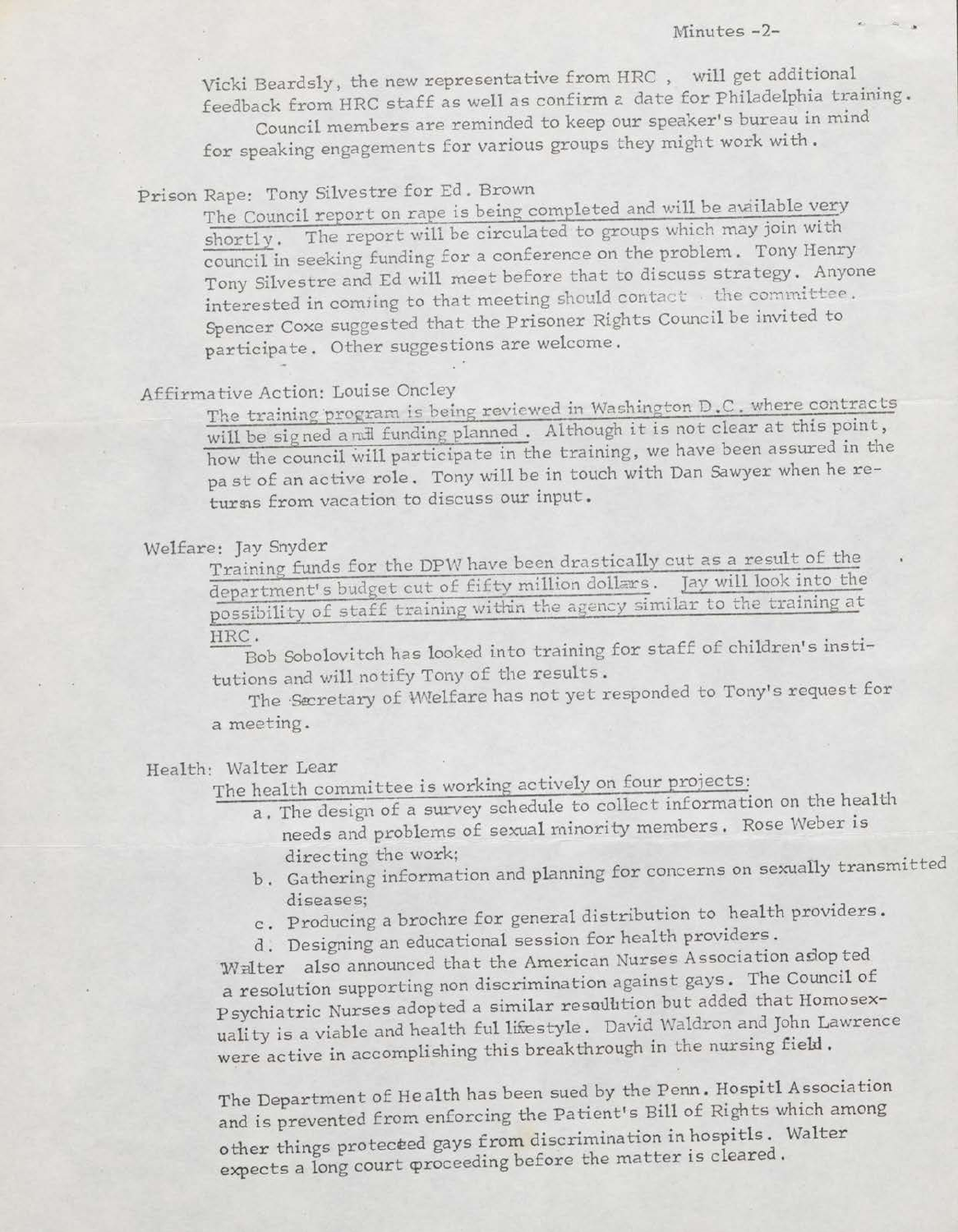# <sup>2</sup> . Executive Order Tony Silvestre .

ECULIVE ORDER TONY SINCESSES. The council's request to three is the counsil's functions has not yet been acted on. When the new executive order is approved in principle, copies will be sent to Council mem bers, comments solicited and the order issued.

# 3. MEMBERSHIP Tony Silvestre the state of the state of the state of the state of the state of the state of the state of the state of the state of the state of the state of the state of the state of the state of the state o

Tony welcomed Vicki Beardsly from the Human Relations Commission who will be replacing Luke Rentschler who has moved into the Department of Education.

The July meeting is the last meeting for Alan La Payover who is moving to New Order Tony Silvestre<br>
The council's request to Milt Berkes to review a draft of a new executive<br>
which would clarify some issues about the counsil's functions has not yet been a<br>
when the new executive order is approve New York to begin at Union Theological Schill and Theory. His contributions<br>a Council position serverd as Administrative Assistant to Tony. His contributions to all phases of Council work have been very great and too often unsung. Good-bye Alan and THANK YOU. York to begin at Union Theological Semin ary. Alan before being appointed to

Rose Weber has moved to 4712 Hazel Avenue, Philadelphia 19143, SA 4-8435. work:1735 Naudain Street, Phil. 19146 732-3212 .  $\frac{1}{2}$  Tony Silvestre has also moved to **lead Redman Sirest Alberta 19146** 

PLEASE MAKE THE NECESSARY CORRECTIONS IN YOUR ADDRESS BOOKS AND ON MAILING LHSTS.

Four council seats are now open. One fermale and one male in Pittsburgh, one male in central Penn, and one female in Philadelphia . Persons interested in applying for council seats should send a resume to Tony as soon as possibde; the steering committee will be meeting to make recommendations to the Governor. Jim Huggins strongly recommened that transsexuals be sought for council positions. Council members agreed. Other considerations according to council policy are sex , race and geographic balance . Racial minority members are also needed at this time .

Elections for the steering committee will be held as usual by mail ballot. Nominations will be accepted until August 11. Please send nominations to Tony as soon as possible. Self nominations are encouraged. The present members of the committee are Tony, Marilyn Hewitt and Walter Lear. The committee needs twee people to meet its total membershi p of fiwe .

## 4. HUMAN RELATIONS COMMISSION Walter Lear

Grace Alpem of the Penn. Advisory Board to the U.S. Human Relations Commission was very supportive in having the Federal agency begin to deal with sexual and affectional orientation in some of their research . Sie has invited members of the council to meet with her to discussioactions the Penn, board can take. Members who wish to join Spencer, Tony Henry, Tony Silvestre, Art and Walter should contact Tony Silvestre.